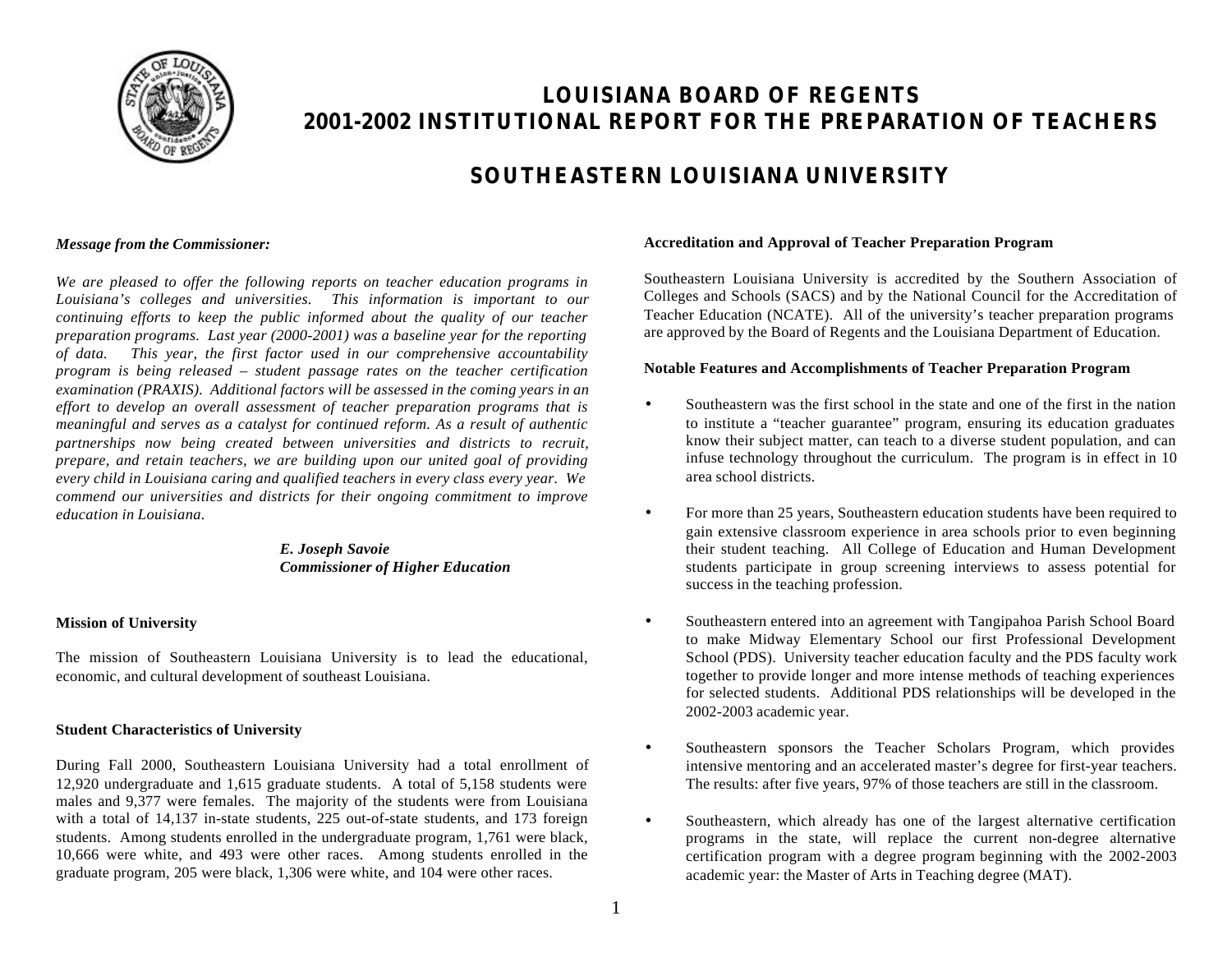### **Notable Features and Accomplishments of Teacher Preparation Program (Cont'd)**

- Southeastern pioneered satellite delivery of courses for teacher certification and was the first university to offer an alternative certification program using compressed video and the Internet. A \$1.8 million Congressional appropriation will allow Southeastern to offer the MAT alternative certification throughout the nation, allowing individuals to gain certification any time, any place.
- The Southeastern Laboratory School has been noted as a "School of Academic Distinction" among all elementary schools in the state.
- Historically, Southeastern ranks near the top in the number of teachers certified in the state. The Louisiana "Teachers of the Year" for three of the last four years have been Southeastern graduates, and Southeastern is ranked second in the state for the number of graduates who are nationally board certified. In addition, Southeastern is the only university in Louisiana that has an instructor who has achieved National Board Certification.
- Southeastern's mentor teachers, who supervise the student teachers in area schools, have benefited from high quality professional development programs, such as the university's Early Literacy Initiative Project. This professional development program has been recognized by the National Staff Development Council and the National Education Association as a results-based model for increasing elementary student achievement.
- The College of Education and Human Development has benefited from increased external funding over the past several years, reaching a level of \$3.3 million in grants for 2000-2001.
- Southeastern students work directly with at-risk preschool children through a partnership with Jumpstart, a national service learning program.

### **Teacher Preparation Program Data**

The following data have been provided about the teacher preparation program.

1. Total number of students formally admitted to the regular teacher 1,095 preparation program and enrolled in one or more courses during academic year 2000-2001 including all areas of teaching specialization.

2. Total number of students enrolled in the regular teacher preparation 283 program and alternate certification program including all areas of teaching specialization who participated in programs of supervised student teaching or supervised internships during Summer 2000, Fall 2000, and/or Spring 2001. 3. Supervising faculty for supervised student teaching and internship experiences. a. Number of appointed full time faculty in professional education 39 who supervised student teaching/internship experiences during Summer 2000, Fall 2000, and Spring 2001. b. Number of appointed part-time faculty in professional 4 education who supervised student teaching/internship experiences during Summer 2000, Fall 2000, and Spring 2001. c. Number of appointed part-time faculty in professional education, 19 not otherwise employed by the institution, who supervised student teaching/internship experiences during Summer 2000, Fall 2000, and Spring 2001. d. Total number of supervising faculty for the teacher preparation 62 program during 2000-2001. 4. Student/faculty ratio for student teaching and internship experiences. 5:1 5. Student participation in student teaching. a. Average number of hours per week required of student 30 participation in supervised student teaching during academic year 2000-2001. b. Total number of weeks per semester of supervised student 15 teaching required for student teaching during academic year 2000-2001. c. Total number of hours required during academic year 2000-2001 450 for student teaching.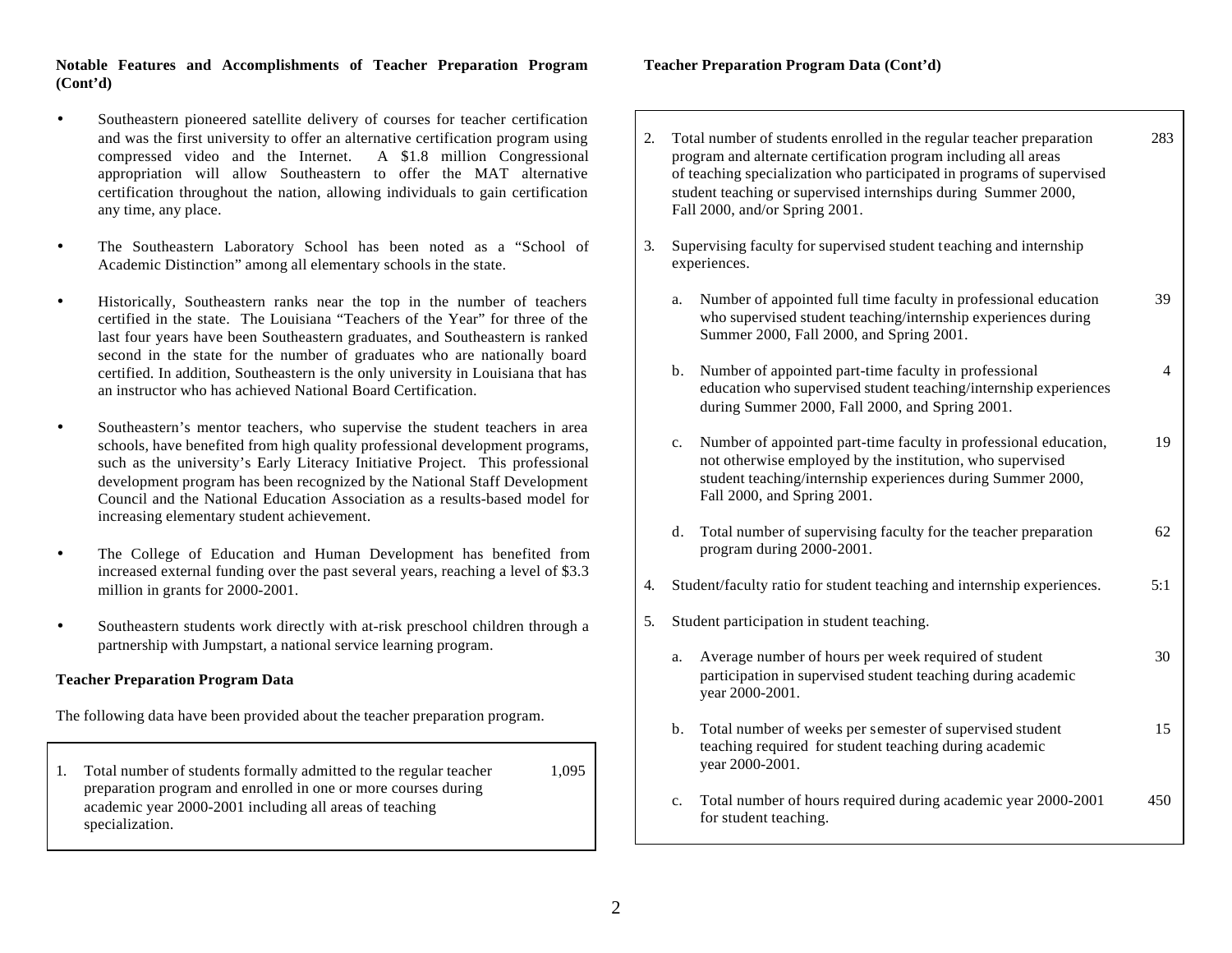

## **LOUISIANA BOARD OF REGENTS 2001-2002 TEACHER PREPARATION ACCOUNTABILITY SYSTEM**

## **SOUTHEASTERN LOUISIANA UNIVERSITY**

In compliance with the Higher Education Act of 1998, Louisiana has created a Teacher Preparation Accountability System that is assessing the performance of teacher preparation programs within the state. During the first phase of the accountability system, the performance of regular and alternate certification students on the state teachers' examination (PRAXIS) is being assessed. During each succeeding year, additional factors will be assessed to examine such areas as: increased quantity in critical shortage areas; ratings by first year teachers of their teacher preparation programs; ratings of programs by first year teachers' mentors; retention of teachers after three years of teaching; and universitydistrict partnerships. The purpose of this accountability system is to clearly demonstrate to the public that all universities and colleges in the state are diligently working to address the need to produce quality teachers who are effective when working with PK-12 students.

### **GRADE FOR PERFORMANCE ON STATE TEACHERS' EXAMINATION**

**Southeastern Louisiana University** has been assigned a grade of **A** for the performance of regular and alternate certification program completers on the state teachers' examination (PRAXIS). The following scale was used to determine performance grades:  $A + (Exemplary) = 98-100\%$  Passage Rate;  $A = 92-97\%$  Passage Rate;  $B = 86-91\%$ Passage Rate; C (At-Risk) = 80-85% Passage Rate; Below C (Low Performing) = Below 80% Passage Rate.

### **PASSAGE RATES OF ALL REGULAR AND ALTERNATE CERTIFICATION PROGRAM COMPLETERS**

The following table summarizes passage rates of regular and alternate certification program completers during 1999-2000, 2000-2001, and both years for **Southeastern Louisiana University.**

| 1999-2000 PROGRAM COMPLETERS        |                         |          | 2000-2001 PROGRAM COMPLETERS        |                         |          | <b>TOTAL 1999-2000 &amp; 2000-2001 PROGRAM</b><br><b>COMPLETERS</b> |                         |          |
|-------------------------------------|-------------------------|----------|-------------------------------------|-------------------------|----------|---------------------------------------------------------------------|-------------------------|----------|
| Type of<br>Certification<br>Program | <b>Number Passed</b>    | % Passed | Type of<br>Certification<br>Program | <b>Number Passed</b>    | % Passed | Type of<br><b>Certification</b><br>Program                          | <b>Number Passed</b>    | % Passed |
| Regular                             | 233 out of 243 students | 96%      | Regular                             | 224 out of 242 students | 93%      | Regular                                                             | 457 out of 485 students | 94%      |
| Alternate                           | 42 out of 46 students   | 91%      | Alternate                           | 32 out of 37 students   | 87%      | Alternate                                                           | 74 out of 83 students   | 89%      |
| Total                               | 275 out of 289 students | 95%      | Total                               | 256 out of 279 students | 92%      | Total                                                               | 531 out of 568 students | 94%      |

### **PROCESS TO DETERMINE GRADES**

Grades are based upon either the passage rates of program completers during the most recent academic year (2000-2001) OR average passage rates of program completers during the previous two years (1999-2000 and 2000-2001). The highest of the two passage rates is used to determine the actual grade. This process is used to adjust for three conditions: (1) limited number of program completers at institutions with small teacher preparation programs; (2) variance in student populations over a two year time period; and (3) significant improvements occurring at institutions over a two year time period.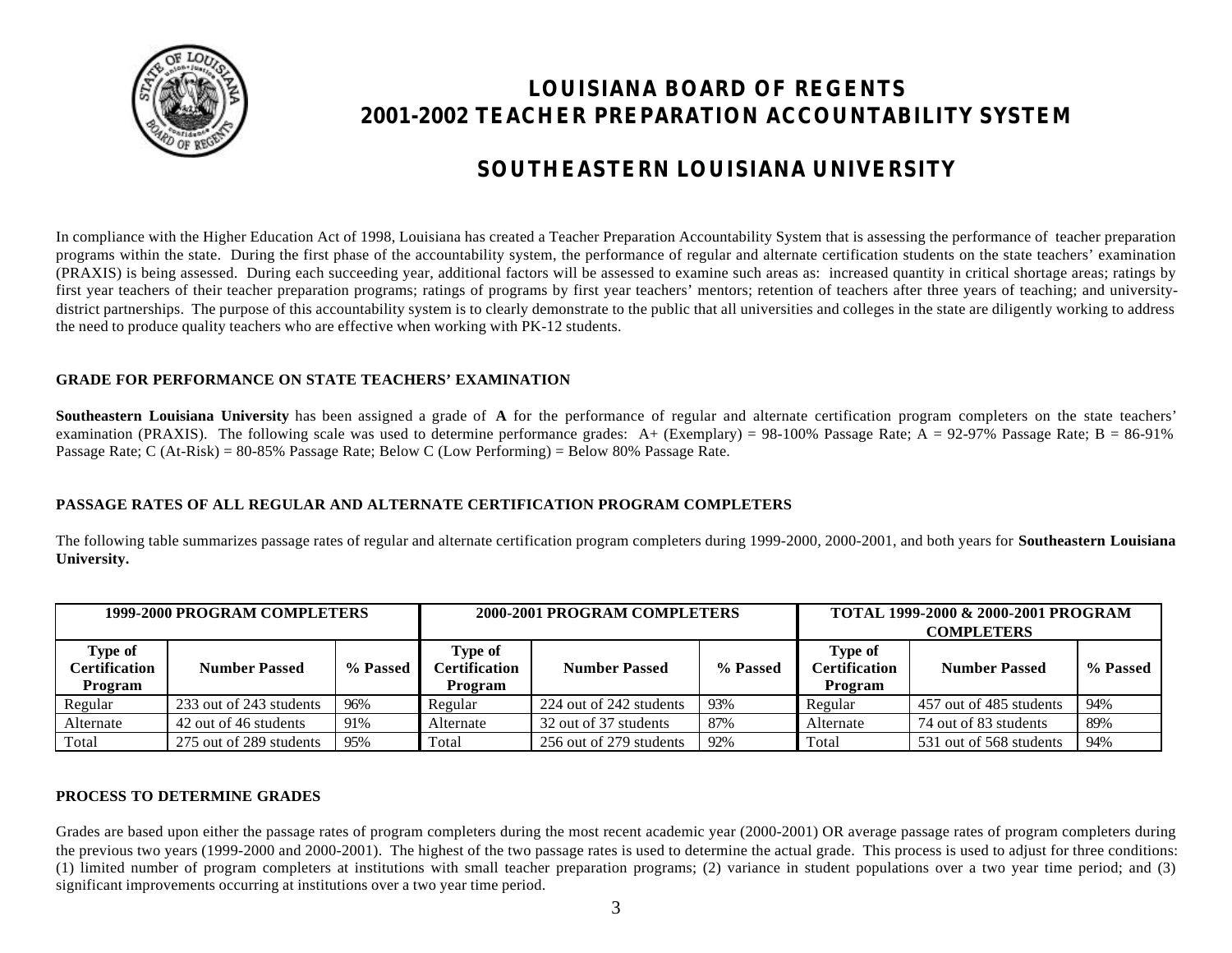

## **PRAXIS EXAMINATION PASSAGE RATE REPORTS FOR INDIVIDUAL SUBTESTS 2000-2001 REGULAR PROGRAM COMPLETERS**

## **ENTRY REQUIREMENTS FOR TEACHER PREPARATION PROGRAMS**

All regular and alternate certification students must pass the following PRAXIS subtests to be formally admitted to a teacher preparation program at a college or university in Louisiana. Regular students are those who are completing a program of study to graduate with a baccalaureate degree in education. Alternate certification students are those who already possess a baccalaureate degree outside of education and are completing an alternate certification program to become certified to teach.

- *Type of Assessment: Basic Skills* (1) Communications Skills and General Knowledge **OR**
	- (2) Reading, Writing, and Mathematics

State law requires all students to take all required PRAXIS subtests prior to graduation, but it does not require students to pass the subtests. Individual institutions have developed their own policies that require students to pass the PRAXIS subtests to graduate.

### **TEACHER CERTIFICATION REQUIREMENTS IN LOUISIANA**

To be certified to teach in Louisiana, individuals must complete an approved teacher preparation program, possess a 2.5 grade point average, pass the Basic Skills subtests, and pass PRAXIS subtests in the following areas:

*Type of Assessment: Professional Knowledge* (1) Professional Knowledge **OR**

- 
- (2) Principles Learning & Teaching K-6 **OR**
- (3) Principles Learning & Teaching 7-12

*AND*

*Type of Assessment: Academic Content Areas* The subtests vary according to the areas of certification.

## **REQUIREMENTS OF THE HIGHER EDUCATION ACT OF 1998**

The Higher Education Act of 1998 requires all institutions in the United States with teacher preparation programs to issue institutional reports on a yearly basis which contain information specified by the U.S. Department of Education. In addition, the Act requires institutions to provide the public with specific information pertaining to the passage rates of regular program completers on individual subtests. The following pages contain a report developed by the Educational Testing Service to provide a breakdown of program completer performance on individual subtests.

A similar report is currently being developed by the Educational Testing Service regarding the performance of 2000-2001 alternate certification program completers on individual subtests. Once the report is received, it will be placed on the Board of Regents web site (http://www.regents.state.la.us).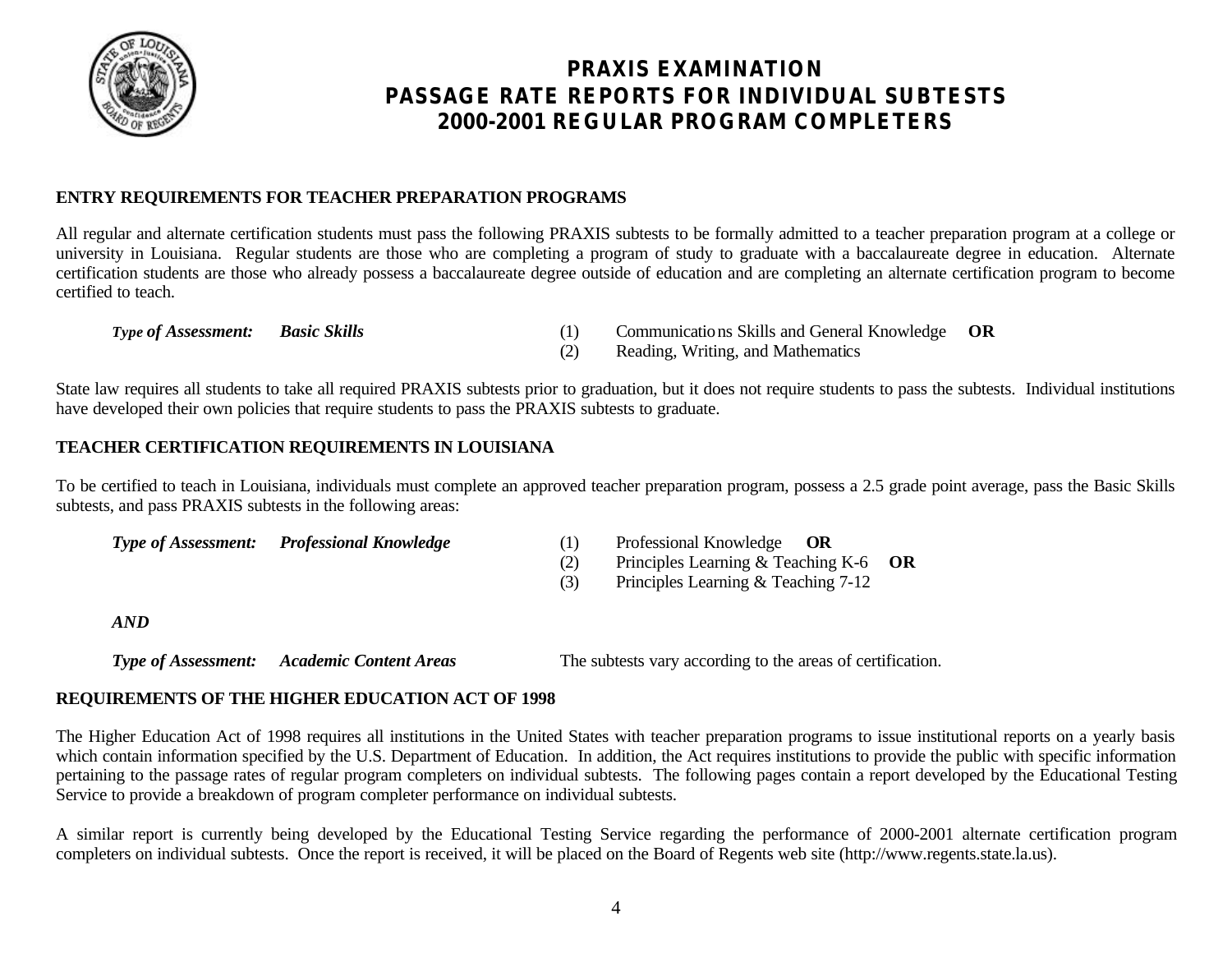| Educational<br><b>Testing Service</b>                                                 | 2000-2001 Academic Year<br><b>Regular Program Completers</b> |                                                     |                                                      |                                          |
|---------------------------------------------------------------------------------------|--------------------------------------------------------------|-----------------------------------------------------|------------------------------------------------------|------------------------------------------|
| <b>Institution Name</b>                                                               |                                                              | Southeastern Louisiana University                   |                                                      |                                          |
| <b>Institution Code</b>                                                               |                                                              | 6656                                                |                                                      |                                          |
| <b>State</b>                                                                          |                                                              | Louisiana                                           |                                                      |                                          |
| <b>Number of Program Completers Submitted</b>                                         |                                                              | 242                                                 |                                                      |                                          |
| Number of Program Completers found, matched,<br>and used in passing rate Calculations |                                                              |                                                     |                                                      |                                          |
| <b>Type of Assessment</b>                                                             | <b>Assessment</b><br><b>Code Number</b>                      | <b>Number</b><br><b>Taking</b><br><b>Assessment</b> | <b>Number</b><br><b>Passing</b><br><b>Assessment</b> | <b>Institutional</b><br><b>Pass Rate</b> |
| <b>Basic Skills</b>                                                                   |                                                              |                                                     |                                                      |                                          |
| <b>COMMUNICATION SKILLS</b>                                                           | 500                                                          | 220                                                 | 219                                                  | 100%                                     |
| <b>GENERAL KNOWLEDGE</b>                                                              | 510                                                          | 222                                                 | 222                                                  | 100%                                     |
| PPST READING                                                                          | 710                                                          | 13                                                  | 13                                                   | 100%                                     |
| <b>CBT READING</b>                                                                    | 711                                                          | $\overline{2}$                                      |                                                      |                                          |
| PPST WRITING                                                                          | 720                                                          | 13                                                  | 13                                                   | 100%                                     |
| <b>CBT WRITING</b>                                                                    | 721                                                          | 1                                                   |                                                      |                                          |
| <b>PPST MATHEMATICS</b>                                                               | 730                                                          | 12                                                  | 12                                                   | 100%                                     |
| <b>CBT MATHEMATICS</b>                                                                | 731                                                          | 2                                                   |                                                      |                                          |
| <b>Professional Knowledge</b>                                                         |                                                              |                                                     |                                                      |                                          |
| PROFESSIONAL KNOWLEDGE                                                                | 520                                                          | 42                                                  | 41                                                   | 98%                                      |
| PRINCIPLES LEARNING & TEACHING K-6                                                    | 522                                                          | 143                                                 | 139                                                  | 97%                                      |
| PRINCIPLES LEARNING & TEACHING 7-12                                                   | 524                                                          | 53                                                  | 50                                                   | 94%                                      |
| <b>Academic Content Areas</b>                                                         |                                                              |                                                     |                                                      |                                          |
| EDUCATION IN THE ELEMENTARY SCHOOL                                                    | 010                                                          | 25                                                  | 25                                                   | 100%                                     |
| ELEM ED CURR INSTRUC ASSESSMENT                                                       | 011                                                          | 147                                                 | 142                                                  | 97%                                      |
| ELEM ED CONTENT AREA EXERCISES                                                        | 012                                                          | 145                                                 | 143                                                  | 99%                                      |
| EARLY CHILDHOOD EDUCATION                                                             | 020                                                          |                                                     |                                                      |                                          |
| <b>BIOLOGY AND GENERAL SCIENCE</b>                                                    | 030                                                          | 3                                                   |                                                      |                                          |
| ENGLISH LANGUAGE AND LITERATURE                                                       | 040                                                          | $\mathbf{1}$                                        |                                                      |                                          |
| ENG LANG LIT COMP CONTENT KNOWLEDGE                                                   | 041                                                          | 8                                                   |                                                      |                                          |
| ENG LANG LIT COMP PEDAGOGY                                                            | 043                                                          | 8                                                   |                                                      |                                          |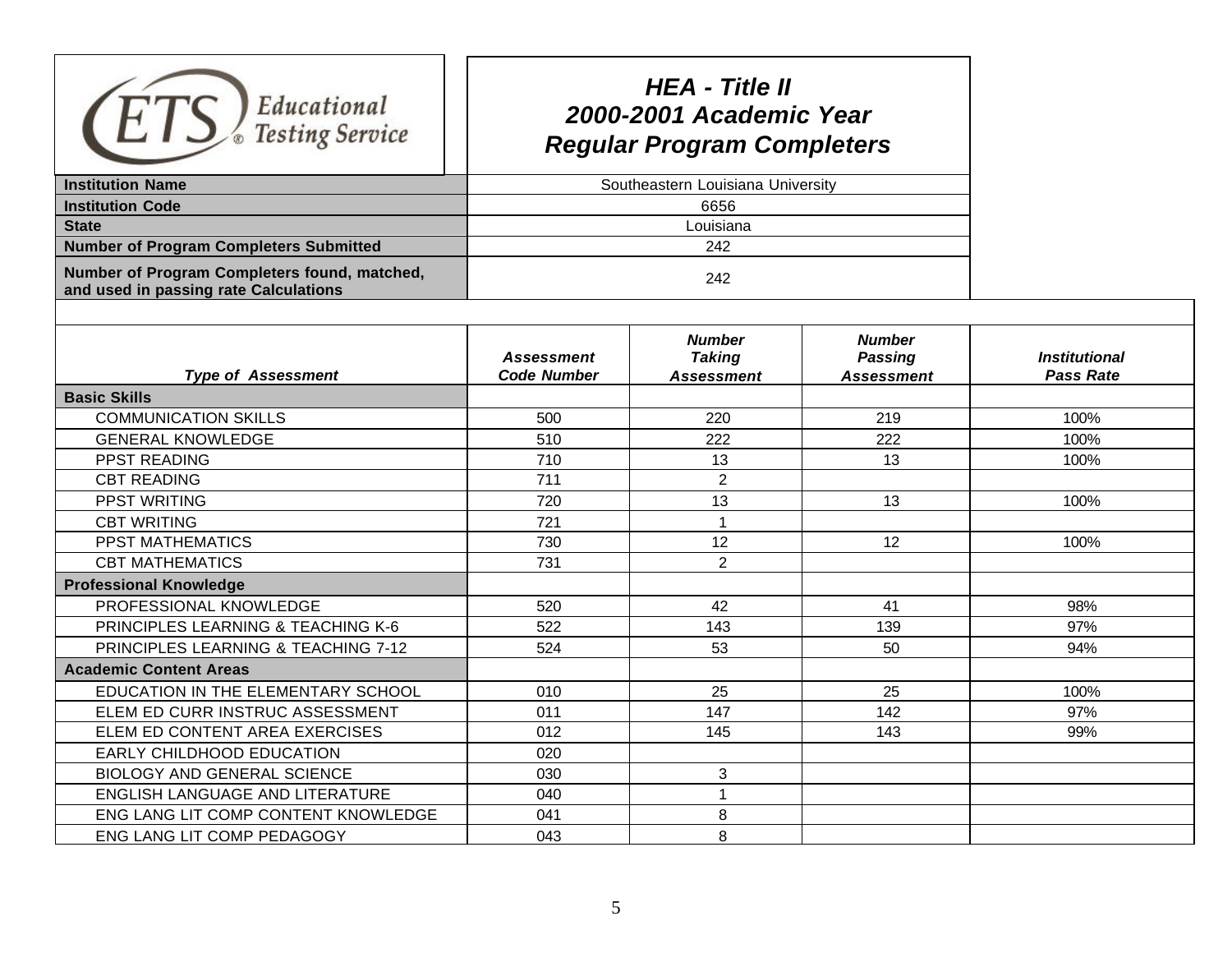

# *HEA - Title II 2000-2001 Academic Year Regular Program Completers (Cont'd)*

| <b>Institution Name</b>                                                               | Southeastern Louisiana University |
|---------------------------------------------------------------------------------------|-----------------------------------|
| <b>Institution Code</b>                                                               | 6656                              |
| <b>State</b>                                                                          | Louisiana                         |
| <b>Number of Program Completers Submitted</b>                                         | 242                               |
| Number of Program Completers found, matched,<br>and used in passing rate Calculations | 242                               |

| <b>Type of Assessment</b>              | <b>Assessment</b><br><b>Code Number</b> | <b>Number</b><br><b>Taking</b><br><b>Assessment</b> | <b>Number</b><br><b>Passing</b><br><b>Assessment</b> | <i><b>Institutional</b></i><br><b>Pass Rate</b> |
|----------------------------------------|-----------------------------------------|-----------------------------------------------------|------------------------------------------------------|-------------------------------------------------|
| <b>Academic Content Areas (Cont'd)</b> |                                         |                                                     |                                                      |                                                 |
| <b>MATHEMATICS</b>                     | 060                                     | 4                                                   |                                                      |                                                 |
| CHEM PHYSICS AND GENERAL SCIENCE       | 070                                     |                                                     |                                                      |                                                 |
| <b>SOCIAL STUDIES</b>                  | 080                                     |                                                     |                                                      |                                                 |
| SOCIAL STUDIES: CONTENT KNOWLEDGE      | 081                                     | 12                                                  | 9                                                    | 75%                                             |
| SOCIAL STUDIES: INTERPRET MATERIALS    | 083                                     | 12                                                  | 9                                                    | 75%                                             |
| PHYSICAL EDUCATION                     | 090                                     | 19                                                  | 17                                                   | 89%                                             |
| <b>BUSINESS EDUCATION</b>              | 100                                     |                                                     |                                                      |                                                 |
| <b>MUSIC EDUCATION</b>                 | 110                                     | $\mathfrak{p}$                                      |                                                      |                                                 |
| HOME ECONOMICS EDUCATION               | 120                                     |                                                     |                                                      |                                                 |
| <b>FRENCH</b>                          | 170                                     |                                                     |                                                      |                                                 |